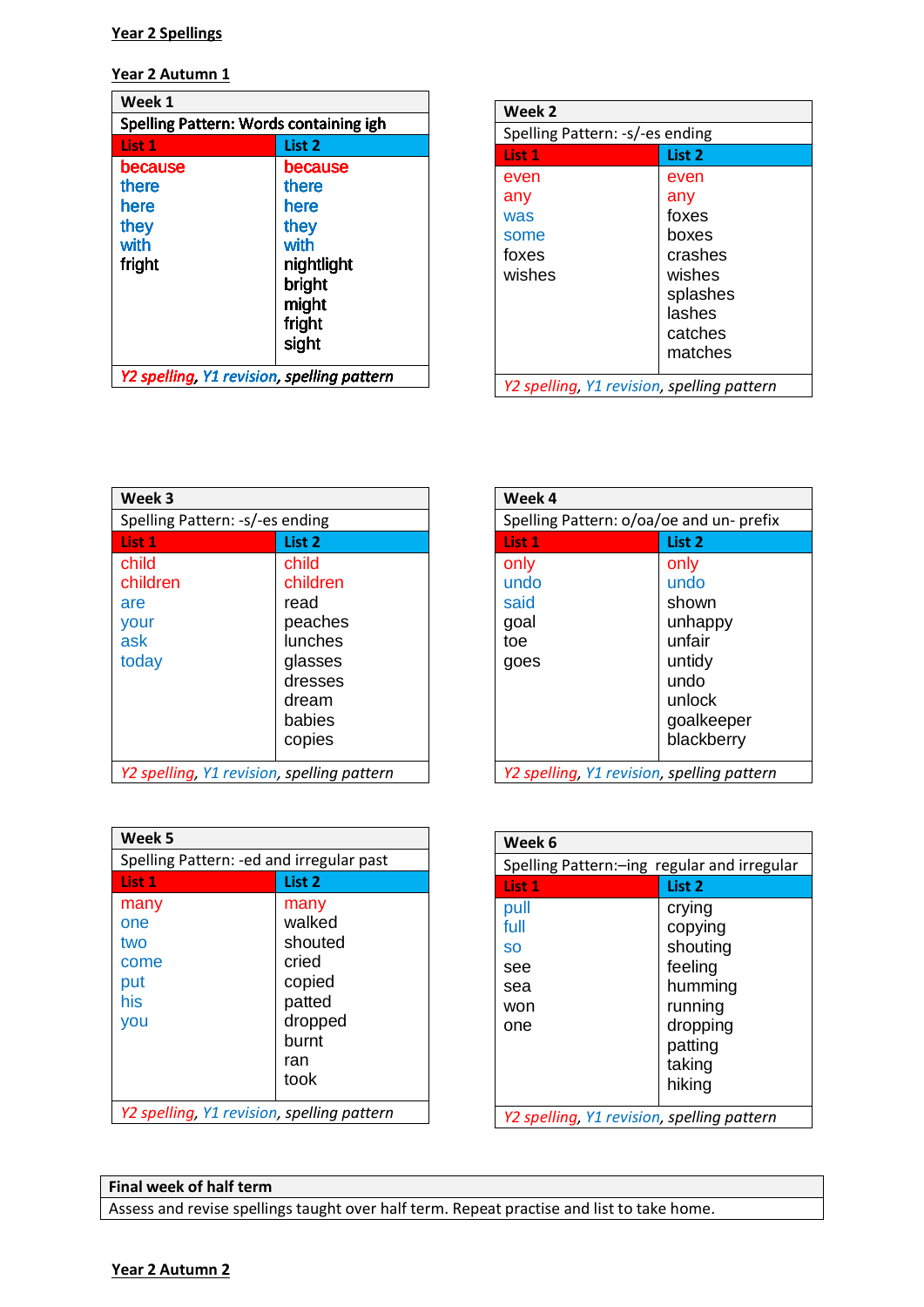| Week 1                                                                      |                                                                             |
|-----------------------------------------------------------------------------|-----------------------------------------------------------------------------|
| Spelling Pattern: Words containing ir/ur/er                                 |                                                                             |
| List 1                                                                      | List 2                                                                      |
| beautiful<br>pretty<br>kind<br><b>Monday</b><br><b>Tuesday</b><br>Wednesday | beautiful<br>pretty<br>kind<br>birdsong<br>first<br>turn<br>burst<br>person |
|                                                                             | brother<br>energy                                                           |
| Y2 spelling, Y1 revision, spelling pattern                                  |                                                                             |

| Week 2                                     |                                           |  |
|--------------------------------------------|-------------------------------------------|--|
|                                            | Spelling Pattern: words containing oo/ew, |  |
| ou/ow                                      |                                           |  |
| List 1                                     | List <sub>2</sub>                         |  |
| Mr                                         | Mr                                        |  |
| Mrs                                        | Mrs                                       |  |
| <b>Christmas</b>                           | <b>Christmas</b>                          |  |
| <b>Thursday</b>                            | bedroom                                   |  |
| Friday                                     | about                                     |  |
| <b>Saturday</b>                            | around                                    |  |
|                                            | sound                                     |  |
|                                            | drew                                      |  |
|                                            | brown                                     |  |
|                                            | how                                       |  |
|                                            |                                           |  |
| Y2 spelling, Y1 revision, spelling pattern |                                           |  |

| Week 3                                     |                                                                                         |
|--------------------------------------------|-----------------------------------------------------------------------------------------|
| Spelling Pattern: words containing air/are |                                                                                         |
| List 1                                     | List 2                                                                                  |
| who<br>whole<br>school<br>you<br>me<br>he  | who<br>whole<br>share<br>careful<br>scared<br>start<br>chair<br>don't<br>can't<br>isn't |
| Y2 spelling, Y1 revision, spelling pattern |                                                                                         |

| Week 4                                            |                                                                             |
|---------------------------------------------------|-----------------------------------------------------------------------------|
| Spelling Pattern: -er/-est                        |                                                                             |
| List 1                                            | List 2                                                                      |
| clothes<br>busy<br>people<br>water<br>again<br>to | clothes<br>busy<br>people<br>water<br>again<br>longer<br>bigger<br>heaviest |
|                                                   | lightest<br>nicest                                                          |
| Y2 spelling, Y1 revision, spelling pattern        |                                                                             |

| Week <sub>5</sub>                          |                   |
|--------------------------------------------|-------------------|
| Spelling Pattern: -or/aw, ore/au, oy/oi    |                   |
| List 1                                     | List <sub>2</sub> |
| she                                        | saw               |
| we                                         | crawled           |
| be                                         | coin              |
| no                                         | more              |
| оf                                         | before            |
| love                                       | enjoy             |
|                                            | annoy             |
|                                            | shorter           |
|                                            | author            |
|                                            | August            |
| Y2 spelling, Y1 revision, spelling pattern |                   |

| Week 6                                        |                                                                                                          |
|-----------------------------------------------|----------------------------------------------------------------------------------------------------------|
| Spelling Pattern:-ly, i-e/igh, -y             |                                                                                                          |
| List 1                                        | List <sub>2</sub>                                                                                        |
| parents<br>Christmas<br>by<br>my<br>why<br>go | parents<br><b>Christmas</b><br>put<br>party<br>happily<br>slowly<br>suddenly<br>alive<br>timed<br>unlike |
| Y2 spelling, Y1 revision, spelling pattern    |                                                                                                          |

# **Final week of half term**

Assess and revise spellings taught over half term. Repeat practise and list to take home.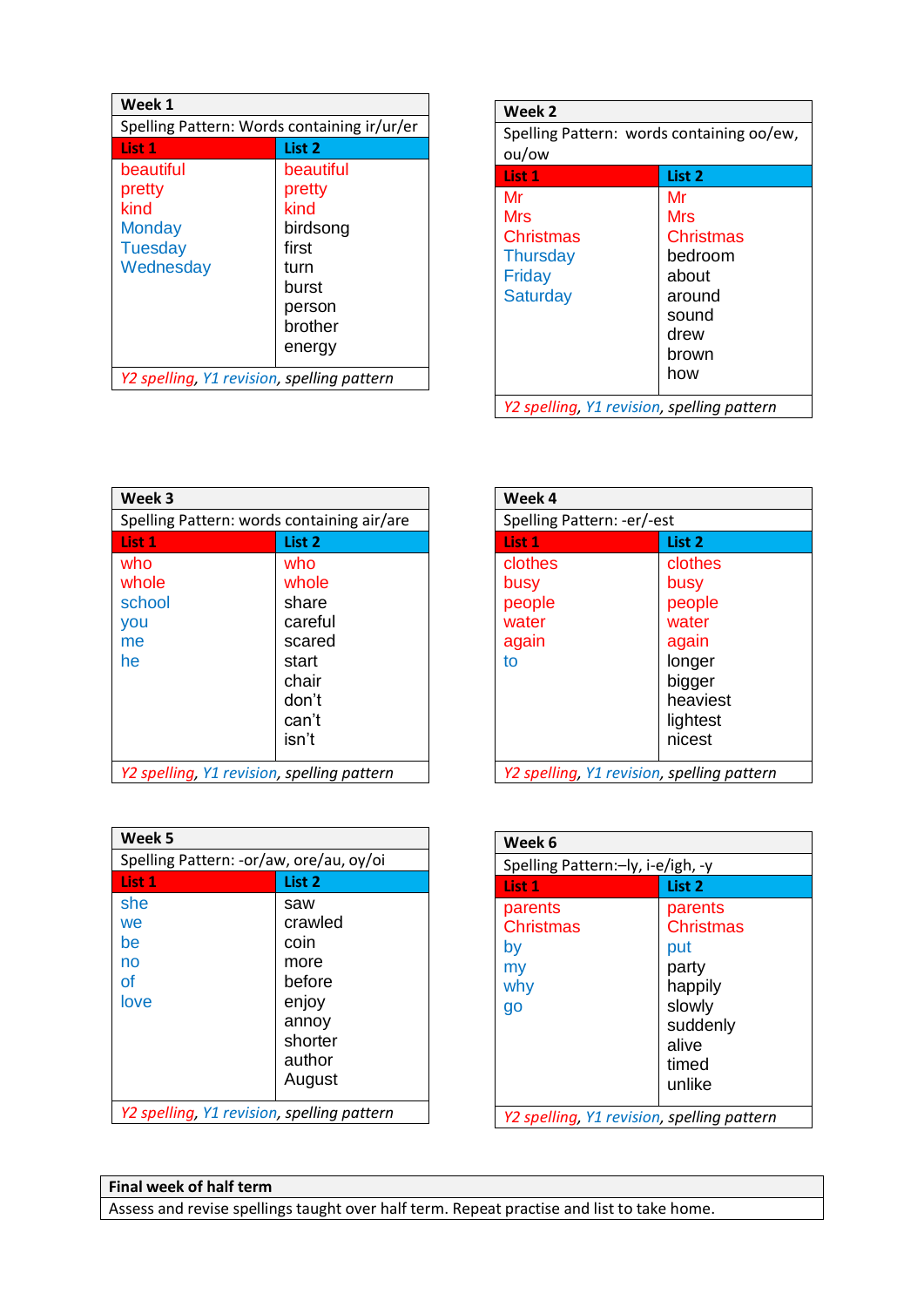| Week 1                                     |                                        |  |  |
|--------------------------------------------|----------------------------------------|--|--|
|                                            | Spelling Pattern: a-e/ai/ay, o-e/oa/ow |  |  |
| List 1                                     | List 2                                 |  |  |
| half                                       | half                                   |  |  |
| money                                      | money                                  |  |  |
| house                                      | push                                   |  |  |
| push                                       | lookout                                |  |  |
| says                                       | those                                  |  |  |
| <b>Sunday</b>                              | chose                                  |  |  |
|                                            | same                                   |  |  |
|                                            | take                                   |  |  |
|                                            | made                                   |  |  |
|                                            | gatehouse                              |  |  |
| Y2 spelling, Y1 revision, spelling pattern |                                        |  |  |

| Week 3                                                   |                                                                                          |
|----------------------------------------------------------|------------------------------------------------------------------------------------------|
| Spelling Pattern: I, -ing                                |                                                                                          |
| List 1                                                   | List <sub>2</sub>                                                                        |
| find<br>kind<br>mind<br>behind<br>wild<br>child<br>climb | find<br>kind<br>mind<br>behind<br>wild<br>climb<br>child<br>running<br>copying<br>racing |
| Y2 spelling, Y1 revision, spelling pattern               |                                                                                          |

| Week 2                                     |          |
|--------------------------------------------|----------|
| Spelling Patterna: -a, contractions        |          |
| List 1                                     | List 2   |
| could                                      | could    |
| should                                     | should   |
| would                                      | would    |
| father                                     | father   |
| fast                                       | fast     |
| didn't                                     | after    |
|                                            | hasn't   |
|                                            | couldn't |
|                                            | iť's     |
|                                            | ľШ       |
| Y2 spelling, Y1 revision, spelling pattern |          |

| Week 4                                     |         |
|--------------------------------------------|---------|
| Spelling Pattern: y-ies, s/es              |         |
| List 1                                     | List 2  |
| every                                      | every   |
| great                                      | great   |
| break                                      | break   |
| steak                                      | steak   |
| eye                                        | eye     |
|                                            | copies  |
|                                            | marries |
|                                            | hurries |
|                                            | washes  |
|                                            | wishes  |
|                                            |         |
| Y2 spelling, Y1 revision, spelling pattern |         |

| Week 5                                     |                   |
|--------------------------------------------|-------------------|
| Spelling Pattern: c, -silent g,k           |                   |
| List 1                                     | List <sub>2</sub> |
| one                                        | old               |
| once                                       | cold              |
| old                                        | gold              |
| cold                                       | hold              |
| gold                                       | told              |
| hold                                       | both              |
| told                                       | city              |
| both                                       | ice               |
|                                            | knockout          |
|                                            | know              |
|                                            | gnome             |
|                                            | sign              |
|                                            | gnaw              |
| Y2 spelling, Y1 revision, spelling pattern |                   |

| Week 6                                     |        |
|--------------------------------------------|--------|
| Spelling Pattern:-er, wr-, -y              |        |
| List 1                                     | List 2 |
| cry                                        | cry    |
| fly                                        | July   |
| reply                                      | reply  |
| July                                       | write  |
| be                                         | wrote  |
| bee                                        | wrong  |
|                                            | bee    |
|                                            | blew   |
|                                            | copier |
|                                            | writer |
| Y2 spelling, Y1 revision, spelling pattern |        |

**Final week of half term** Assess and revise spellings taught over half term. Repeat practise and list to take home.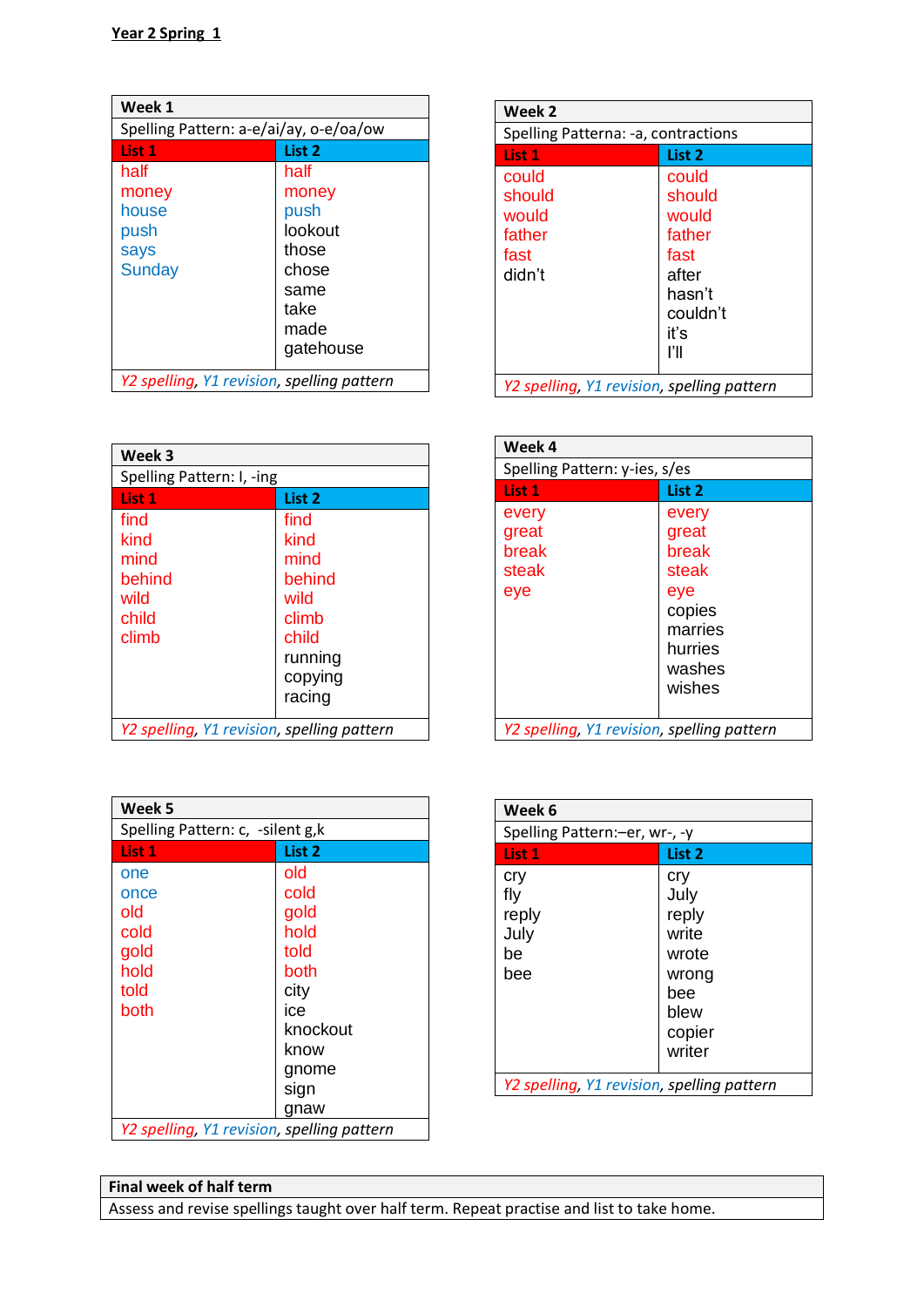| Week 1                                                    |                                                          |
|-----------------------------------------------------------|----------------------------------------------------------|
| Y2 words                                                  |                                                          |
| List 1                                                    | List 2                                                   |
| any<br>many<br>prove<br>every<br>improve<br>every<br>body | any<br>many<br>move<br>prove<br>improve<br>every<br>body |
| Y2 spelling, Y1 revision, spelling pattern                |                                                          |

| Week 2   |                                            |
|----------|--------------------------------------------|
| Y2 words |                                            |
| List 1   | List <sub>2</sub>                          |
| after    | after                                      |
| because  | plant                                      |
| plant    | bath                                       |
| bath     | pass                                       |
| class    | class                                      |
| fast     | grass                                      |
|          | last                                       |
|          | fast                                       |
|          | mother                                     |
|          | <b>Monday</b>                              |
|          | Y2 spelling, Y1 revision, spelling pattern |

| Week 3                                     |                   |
|--------------------------------------------|-------------------|
| Spelling Pattern: -ge/-dge                 |                   |
| List 1                                     | List <sub>2</sub> |
| edge                                       | edge              |
| bridge                                     | bridge            |
| huge                                       | huge              |
| all                                        | football          |
| ball                                       | walkway           |
| called                                     | always            |
|                                            | head              |
|                                            | bread             |
|                                            | magic             |
|                                            | giant             |
| Y2 spelling, Y1 revision, spelling pattern |                   |

| Week 4                                     |                   |
|--------------------------------------------|-------------------|
| Spelling Pattern:-homophones               |                   |
| List 1                                     | List <sub>2</sub> |
| here                                       | knight            |
| hear                                       | night             |
| bare                                       | here              |
| bear                                       | hear              |
| sea                                        | bare              |
| see                                        | bear              |
|                                            | world             |
|                                            | word              |
|                                            | donkey            |
|                                            | chimney           |
| Y2 spelling, Y1 revision, spelling pattern |                   |

| Week <sub>5</sub>                                   |                                                                                                                         |
|-----------------------------------------------------|-------------------------------------------------------------------------------------------------------------------------|
| Spelling Pattern: -ful, -ment                       |                                                                                                                         |
| List 1                                              | List 2                                                                                                                  |
| beautiful<br>our<br>were<br>was<br>sadness<br>phone | beautiful<br>plentiful<br>penniless<br>hopeless<br>sadness<br>enjoyment<br>alphabet<br>dolphin<br>elephant<br>telephone |
| Y2 spelling, Y1 revision, spelling pattern          |                                                                                                                         |

| Week 6                                              |                                                                                                |
|-----------------------------------------------------|------------------------------------------------------------------------------------------------|
| Spelling Pattern:-il/-el, -le/-al/-il               |                                                                                                |
| List 1                                              | List 2                                                                                         |
| sugar<br>sure<br>apple<br>little<br>medal<br>pencil | sugar<br>sure<br>middle<br>bottle<br>medal<br>nostril<br>towel<br>travel<br>tinsel<br>squirrel |
| Y2 spelling, Y1 revision, spelling pattern          |                                                                                                |

### **Final week of half term** Assess and revise spellings taught over half term. Repeat practise and list to take home.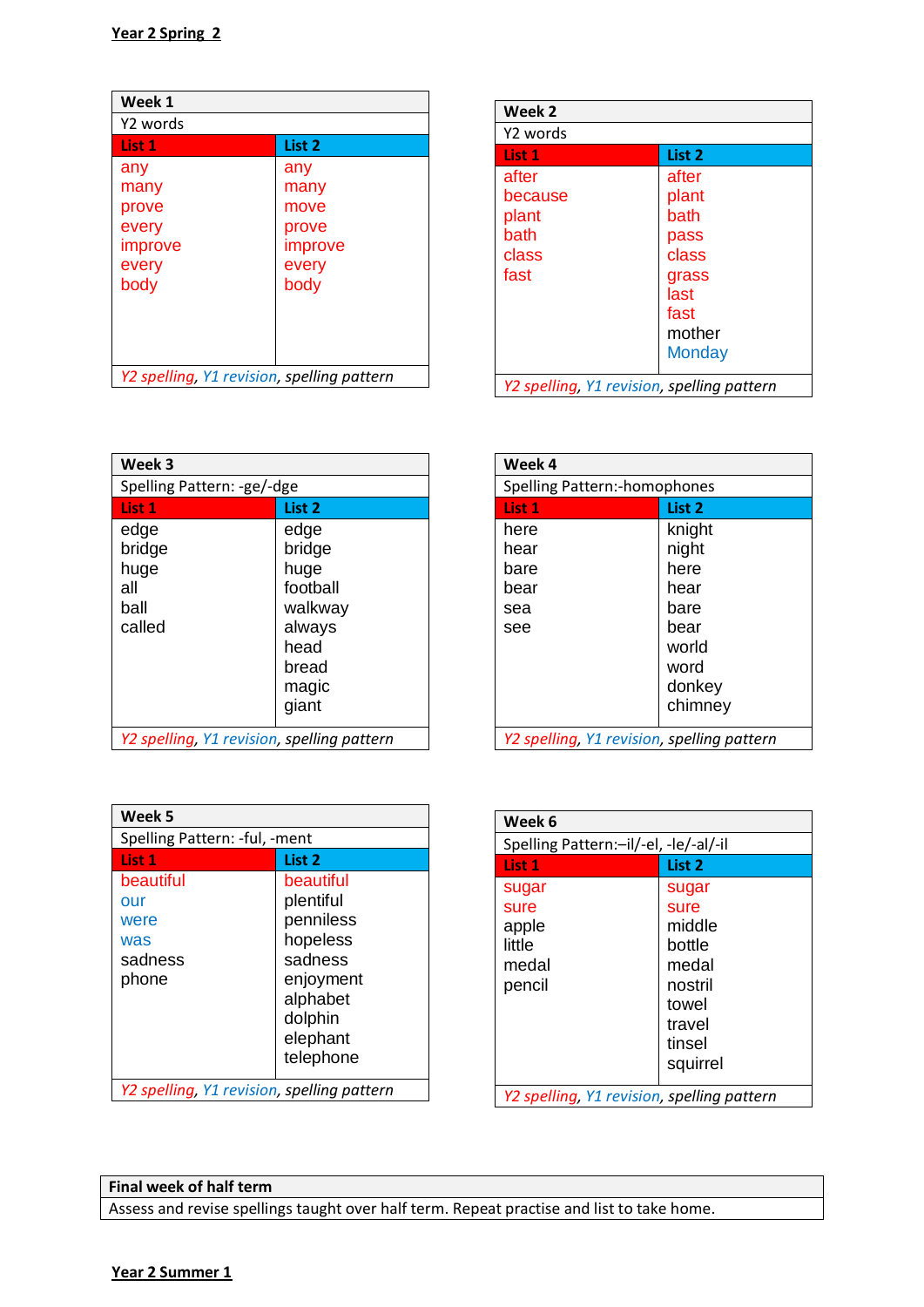| Week 1                                                   |                                                                                                        |
|----------------------------------------------------------|--------------------------------------------------------------------------------------------------------|
| Spelling Pattern: -ful, -ness, -ly                       |                                                                                                        |
| List 1                                                   | List 2                                                                                                 |
| hour<br>most<br>badly<br>careful<br>useless<br>enjoyment | hour<br>most<br>enjoyment<br>badly<br>sadness<br>careful<br>hateful<br>hopeless<br>useless<br>terribly |
| Y2 spelling, Y1 revision, spelling pattern               |                                                                                                        |

| Week 2                                     |          |
|--------------------------------------------|----------|
| Spelling Pattern: s, ear, wh               |          |
| List 1                                     | List 2   |
| when                                       | bear     |
| where                                      | bare     |
| squash                                     | threw    |
| want                                       | through  |
| bear                                       | usual    |
| through                                    | treasure |
|                                            | when     |
|                                            | where    |
|                                            | squash   |
|                                            | want     |
| Y2 spelling, Y1 revision, spelling pattern |          |

| Week 3                                     |          |
|--------------------------------------------|----------|
| Spelling Pattern: -ar,- tion               |          |
| List 1                                     | List 2   |
| one                                        | two      |
| two                                        | four     |
| three                                      | seven    |
| four                                       | eight    |
| five                                       | fiction  |
| six                                        | station  |
| seven eight                                | national |
| nine                                       | war      |
| ten                                        | warm     |
|                                            | towards  |
| Y2 spelling, Y1 revision, spelling pattern |          |

| Week 4                                                  |                                                                           |
|---------------------------------------------------------|---------------------------------------------------------------------------|
| Spelling Pattern:-or/oor, contractions                  |                                                                           |
| List 1                                                  | List 2                                                                    |
| can't<br>didn't<br>iť's<br>ľII<br>door<br>floor<br>poor | can't<br>didn't hasn't<br>wouldn't<br>iť's<br>ľI<br>door<br>floor<br>poor |
| Y2 spelling, Y1 revision, spelling pattern              |                                                                           |

| Week <sub>5</sub>                          |          |
|--------------------------------------------|----------|
| Spelling Pattern: -y, -ie                  |          |
| List 1                                     | List 2   |
| January                                    | January  |
| February                                   | February |
| eleven                                     | eleven   |
| twelve                                     | twelve   |
| thirteen                                   | thirteen |
| fourteen                                   | fourteen |
| cry                                        | happier  |
| cried                                      | happiest |
|                                            | copier   |
|                                            | cried    |
| Y2 spelling, Y1 revision, spelling pattern |          |

| Week 6                                     |                   |
|--------------------------------------------|-------------------|
| Spelling Pattern: wr                       |                   |
| List 1                                     | List <sub>2</sub> |
| March                                      | March             |
| April                                      | April             |
| fifteen                                    | fifteen           |
| sixteen                                    | sixteen           |
| seventeen                                  | seventeen         |
| eighteen                                   | eighteen          |
| write                                      | write             |
|                                            | written           |
|                                            | wrote             |
|                                            | wrong             |
|                                            | wrap              |
| Y2 spelling, Y1 revision, spelling pattern |                   |

## **Final week of half term**

Assess and revise spellings taught over half term. Repeat practise and list to take home.